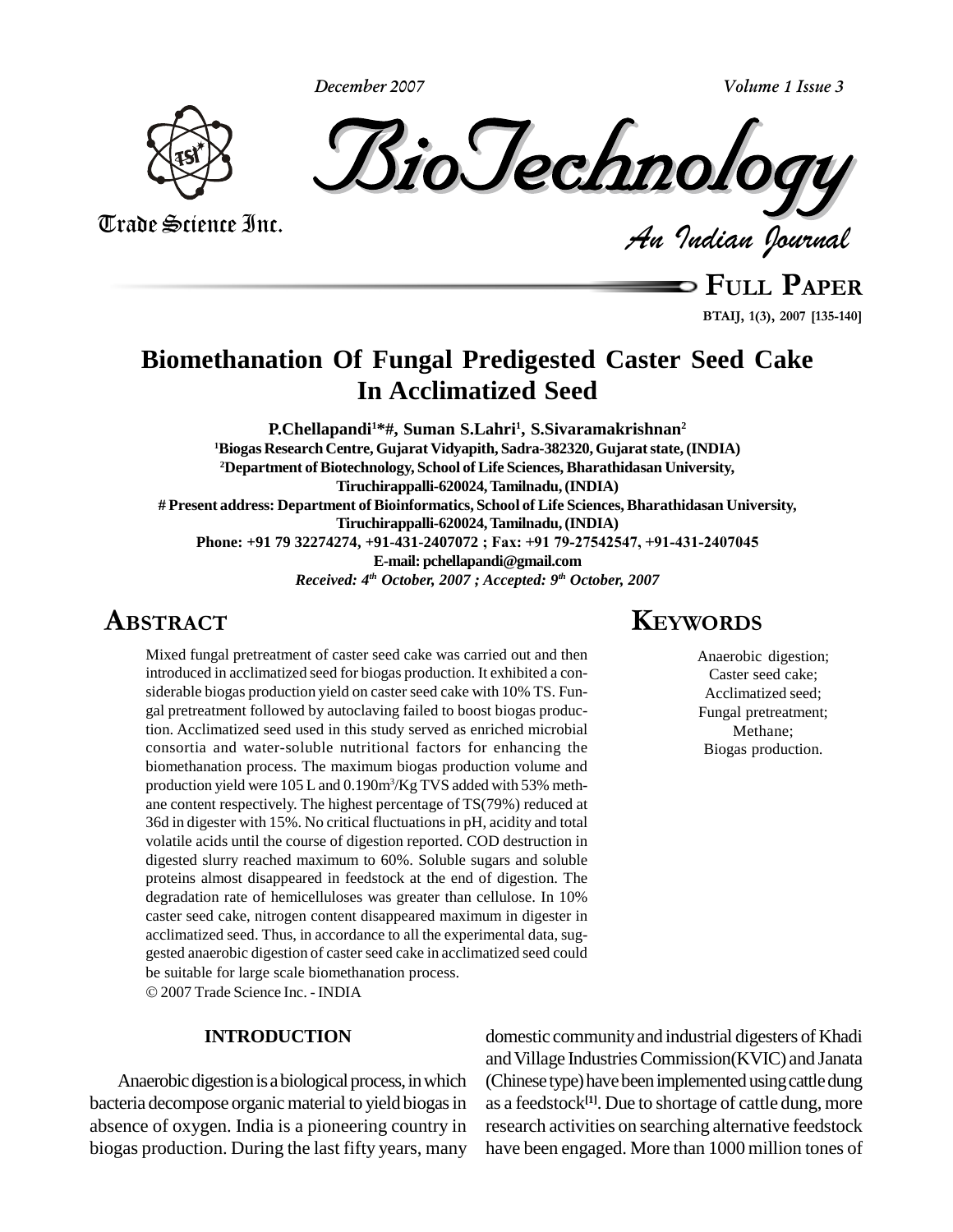## **PAPER**  $\subset$

agro-industrial, biomass, and food processing wastes are available in India, out of which lignocellulosic wastes derived from cereals, pulses, oil seeds and plantation crops account for 318 million tons<sup>[2]</sup>. Among agro-industrial residues, oil industrial by-products like groundnut shell and caster seed cake are occupied demand status to convert to bio-fuel as compensating electrical need in industrial sectors.

Anaerobic digestion has gained importance not only as a technologyof waste treatment, but also forenergy production in the form of methane<sup>[3]</sup>. However, the Ba physical and chemical properties of feed materials affect their rate of bioconversion<sup>[4]</sup> during anaerobic di- with gestion. Mushroom compost **[5]**, fungal digested (*As pergillus, Penicillium, Sporotricum*) agro-industry wastes<sup>[6-7]</sup>, microbial pretreated wheat bran<sup>[8]</sup>, chemi-<br>less cal pretreated plant materials **[9]**, and fungal pretreated oil-industrywastes **[10]** have alreadystudied in the vision of enhanced biomethanation. Acclimatization is the process of organism being forced to adjust to change in their environment. Nevertheless, the combination of fungal pre-digestion andacclimatizationstrategieshave not done yet. Since, the present paper demonstrated the feasibility of considering caster seed cake as feedstock in batch digester and the advantageous of acclimatized seed on biomethanation as well as anaerobic digestion of organic constituents.

#### **MATERIALAND METHODS**

#### **Feedstock preparation**

Caster seed cake was collected locally and dried at room temperature. It was powdered and sieved by passing through a standard sieve to make as 0.5mm size. It was dried at  $105^{\circ}$ C for 5-7 h in oven before kield biomethanation.

#### **Fungal pretreatment**

100g caster seed cake(0.5mm mesh) was placed<br>in 2LErlenmeyer flask moisturized with distilled water lated with mixed fungal spore suspension (*Aspergillus* mula 100g caster seed cake(0.5mm mesh) was placed and sterilized at 121°C for 30min. The flask was inocuconidiospores) and then incubated at  $30^{\circ}$ C. After 10 d colider incubation, fungal biomass was blended with caster seed cake and dried at 100 <sup>0</sup>C for 6h.

*Indian Journal*

#### **Acclimatization process**

Buffalo dung was collected locally and mixed with tap water( $1:2$  ratio). After blending with tap water this mixture was introduced in 5L bottle digester and then incubated at 38 <sup>0</sup>C. The digested dung slurry was re covered sequentially by replacing with feed material (0.5mmsize).Itwas acclimatizedwith casterseed cake for 3 months.

#### **Biomethanation process**

Batch digestion was conducted in laboratory scale glass reactor with 15% of fungal predigested feed stock with 10% of the predigested slurry. In the mean while, caster seed cake(with 10 and 15 %) was loaded in  $5L$ digestion bottle. 4L of above acclimatized seed with less than 0.2% TS was added into each digester in stead of tap water. The predigested buffalo dung was collected from our biogas plant $(25m<sup>3</sup>)$  and centrifuged, and then filtered through a glass wool column. 1% (with 1% TS) of this seed culture was used to start-up the anaerobic digestion process.All digesters were incu bated at 38 <sup>0</sup>C for 40d.

#### **Gas measurement**

The gas production was measured daily by raising volume of acid saline( $pH$  4, 20% NaCl) in a gradually marked aspirator bottle **[11]** and weekly average was calculated for volume of biogas production expressed as L/ Kg TS added.

#### **Constituent analysis**

Total solids in slurry and total acidity and inorganic phosphorus in filtrates were analyzed by standard methods **[12]**. Organic carbon and total nitrogen in biomass were determined byWalkely and Black method and kjeldhal method, respectively **[13]**. Cellulose was mea sured byUpdegraff method(1969) **[14]**. Hemicellulose in digested $(4g)$  dried solid was stream distilled with  $0.01$  $N$  HCl. The pooled distillate was precipitated with 0.7% phloroglucinol reagent for 12h and precipitate dried at 105 <sup>0</sup>C, 12h.The percentage of hemicellulose was cal phloroglucinol reagent for 12h and precipitate dried at<br>105ºC, 12h. The percentage of hemicellulose was cal-<br>culated as dry weight basis according to Krober's formula<sup>[15]</sup>. The soluble sugars in digested slurry(free from solids) was inverted with concentrated HCl overnight and neutralized by 2.5 M  $\text{Na}_2\text{CO}_3$  solution, and then total reducing sugars were determined with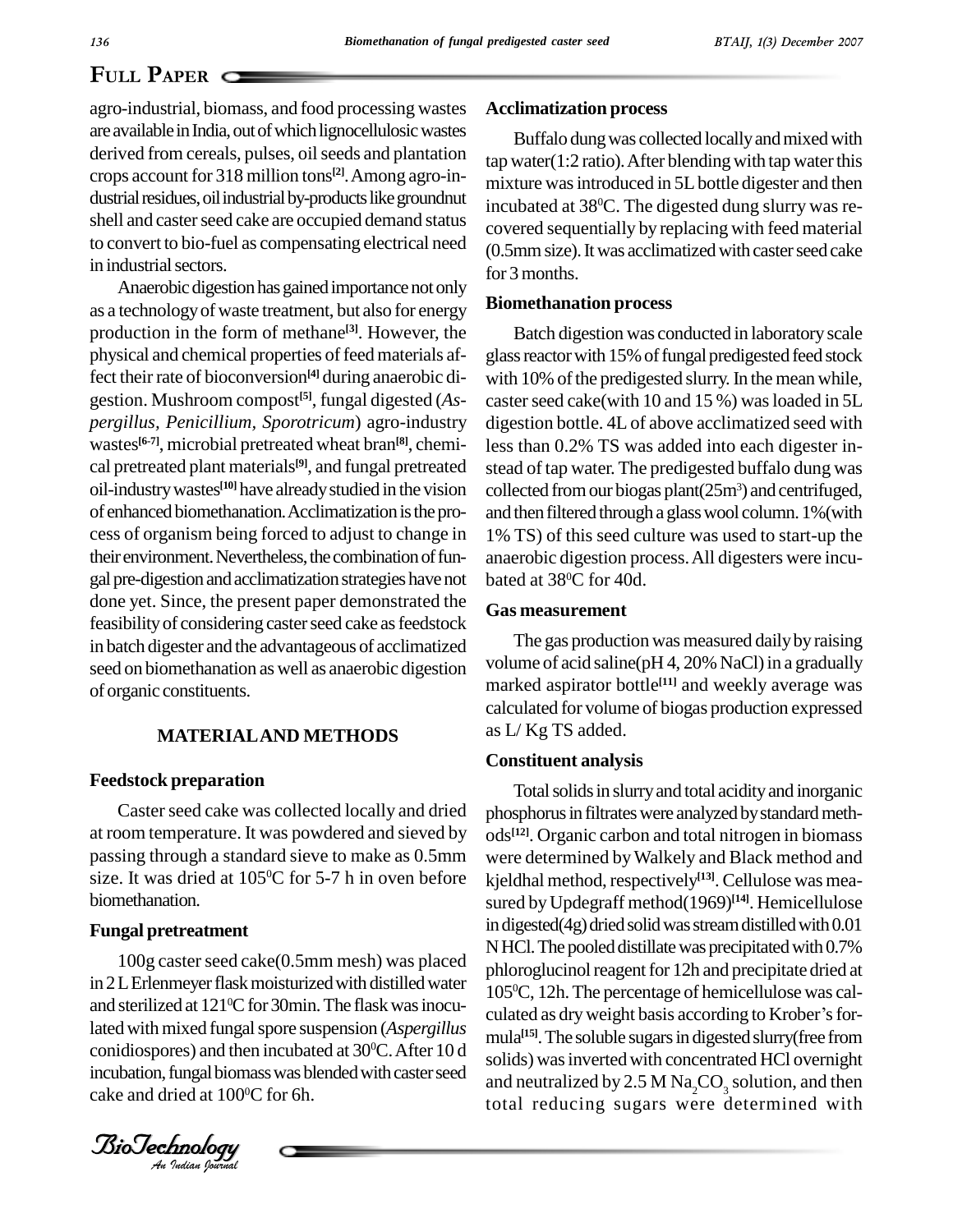dinitrosalicyclic acid reagent using glucose as a stan dard<sup>[16]</sup>. Total soluble sugars were determined by addition of non-reducing sugars and reducing sugars. 3M NaOH digested slurry(5min) was filtered and then soluble proteins were estimated by Lowry method  $(1956)^{[17]}$  using BSA as a standard.

#### **GC analysis**

Methane content in the biogas produced was analyzed by using a gas chromatograph (Sigma 2000, Perkin Elmer), equipped with thermal conductivity detector and a 2m porapak (80-100 mesh) column. Nitrogen was used as carrier gas ata flow rate of 30mL/  $min^{-1}$ . The oven, injector and detector temperatures were  $\frac{1}{T}$ 70, 100 and 170 <sup>0</sup>C respectively.

#### **RESULTSAND DISCUSSION**

As a matter of practice, it is important to maintain byweight aC/N ratio close to 20 for an optimum rate of digestion. Thus, the chemical compositions and complexity of feed materials are determining the rate of anaerobic digestion.Aslisted inTABLE1, the experi mental feedstock caster seed cake has 98% TS, 91%TVS and 19:1C:N ratio.It was composed of 21% cellulose, 12% hemicellulose, 18% starch, 4% tannin, 2.3 % organic nitrogen and 0.38% organic phosphorus in its cellular constituents. It invoked to extend our study for utilizing caster seed cake as a substrate in methane enhancement.

As shown in TABLE 2, a maximum cumulative biogas volume (42 L) recorded with 45% methane, when digester loaded with fungal pretreated caster seed cake (unautoclaved). In contrast, autoclaving did not show its effectiveness on caster seed cake for biogas production. It reveals that autoclaving itself serving as a mode of pretreatment mayto some degree convert the polymeric macromolecules to smaller subunits, which in turn are utilized by fungi during pretreatment. Since, the rest of nutrients in caster seed cake may not satisfactory for boosting anaerobic bacterial growth.

The optimum biogas production was achieved with 8% TS of cattle dung<sup>[18]</sup> and with 12% TS of cow cake are thr dung<sup>[9]</sup>, and of market wastes(pretreated with chemi- grea cals)<sup>[13]</sup>. In this study, the optimum biogas production  $\mu$ utrien on caster seed cake (with  $11-16\%$  TS) was observed

**TABLE 1 : Physiochemical analysis of caster seed cake**

| Constituent            | $\frac{0}{0}$ |
|------------------------|---------------|
| TS                     | 98            |
| <b>TVS</b>             | 91            |
| Total ash              | 09            |
| Water insoluble matter | 80            |
| Cellulose              | 21            |
| Hemicellulose          | 12            |
| <b>Starch</b>          | 18            |
| Pectin                 | 1.2           |
| Total soluble sugars   | 2.6           |
| Total nitrogen         | 2.3           |
| Crude protein          | 14            |
| Oil and fats           | 10            |
| Coloring matters       | 1.5           |
| Organic phosphorus     | 0.3           |
| Tannin                 | 4.0           |
| Organic carbon         | 40            |
| C: N ratio             | 19            |

**TABLE2 :Effect offungalpretreatmentonbiogasproduction and anaerobic digestion of organic constituentsin caster seed cake(15%) at 36 daysin batch digester**

|                                     | Digester I | Digester II |
|-------------------------------------|------------|-------------|
| <b>From digested slurry</b>         |            |             |
| pH                                  | 8.0        | 7.6         |
| Total alkalinity $(g L^{-1})$       | 9.0        | 11.9        |
| Total acidity (g $L^{-1}$ )         | 4.5        | 4.3         |
| TFA $(g L^{-1})$                    | 3.4        | 4.1         |
| Reduction $(\% )$ of                |            |             |
| ТS                                  | 39         | 52          |
| Cellulose                           | 45         | 41          |
| Hemi cellulose                      | 82         | 86          |
| Total nitrogen                      | 29         | 25          |
| Final soluble protein               | 0.10       | 0.20        |
| $\text{COD}$ (g O <sub>2</sub> /Kg) | 149        | 150         |
| Total gas production (L)            | 28         | 42          |
| Methane content (%)                 | 33         | 45          |

**Digester I: Autoclaved and fungal predigested caster seed cake Digester II: Unautoclaved and fungal predigested caster seed cake**

in acclimatized seed and the resulted biogas yield was 0.171-0.190m<sup>3</sup>/KgTVS. The maximum biogas production volume was recorded to be  $105$  L on caster seed cake with 15%(TABLE 3).

abiotechnology biotechnology and the main experience of the original scheme only 280mL and 52% respectively, acclimatized seed *An*cake are thrived byfungi usedduringpretreatmentwith We have studied the effect of acclimatized seed alone with 1% biogas plant slurry(control). Though control produced total biogas volume and methane content alone did not serve supplementary as carbon source to biogas production. Moreover, nutrients in caster seed great extent.Therefore, in anaerobic digestion process nutrients are unavailable for the growth of anaerobic bacteria. Thus, acclimation is the period of time that

*Indian Journal*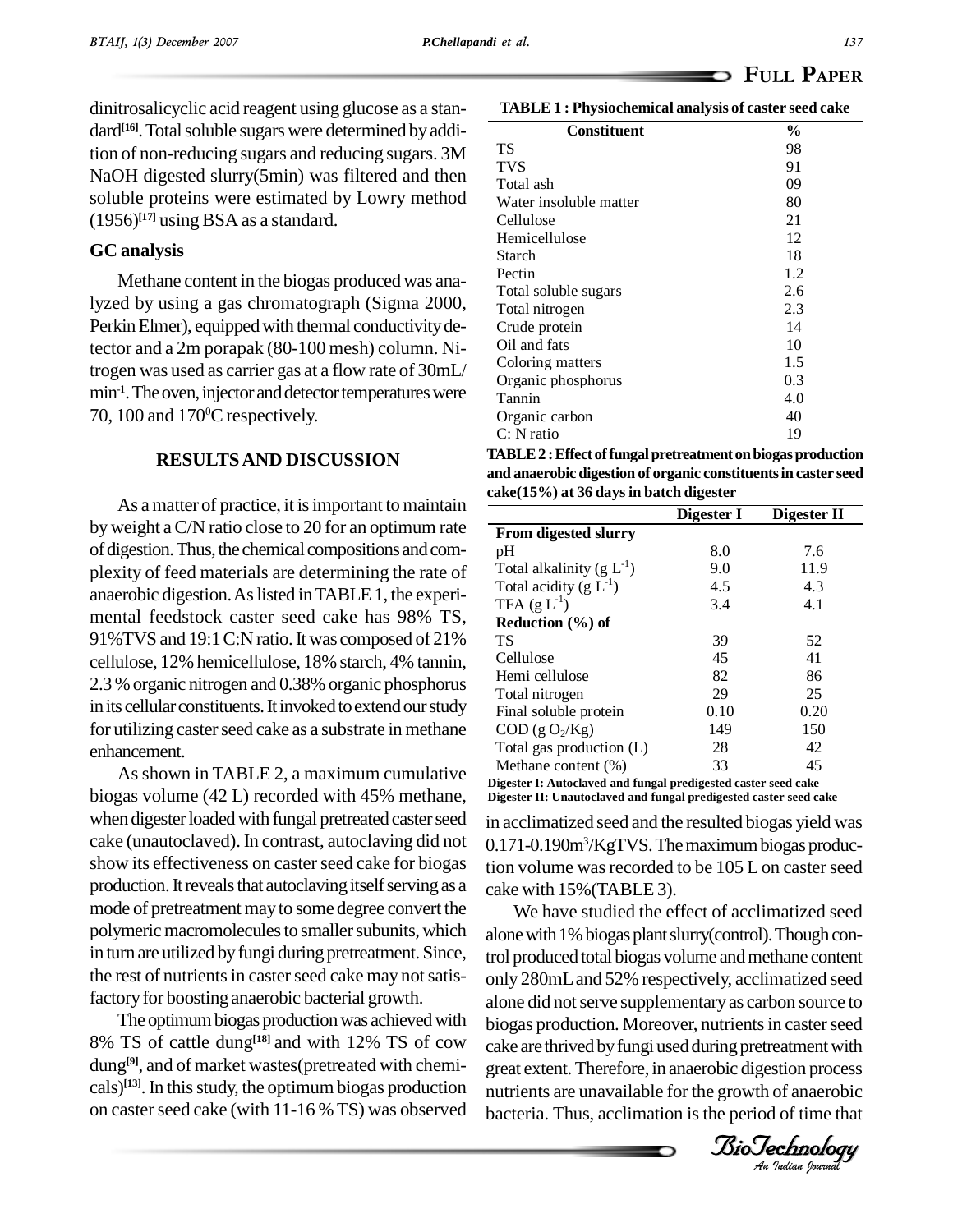## **PLILL PAPER C**

|       | Digester II |
|-------|-------------|
|       |             |
| 7.5   | 7.5         |
| 10.6  | 12.6        |
| 3.8   | 4.0         |
|       |             |
| 70    | 79          |
| 34    | 46          |
| 96    | 98          |
| 31.8  | 8.6         |
| 1.0   | 3.3         |
| 0.05  | 0.12        |
| 63    | 105         |
| 0.171 | 0.190       |
| 0.157 | 0.175       |
| 44    | 53          |
|       | Digester I  |

**TABLE 3: Effect of acclimatized seed on biogas production and anaerobic digestion of organic constituentsin caster seed cake at 36 daysin batch digester**

**Digester I: 10% Fungal predigested caster seed cake in acclimatized seed, Digester II: 15% Fungal predigested caster seed cake in acclima tized seed**

also notshifted to either above or below the optimum range (pH 7.0-8.0).

As ithas high protein content, digesters can be maintained even for long period. This attributes buffering capacity to digesters, and to establish the microbial populations. Volatile fatty acids relationships are important in anaerobic digestion of biological wastes, as they are direct precursors of methane **[10,22,23]**. TVAas acetic acid in digested slurry recorded as 3.0-4.0g/L so that such concentration not showed harmful effect on anaerobic growth (TABLE 4), showing digesters are in stable mode.

The reduction of cellulose and hemicellulose in pretreated digester was 33-46% and above 90% respectively.The degradation rate of hemicellulose present in caster seed cake was greater than cellulose content, which was comparatively better than the results attrib-

**TABLE4 :Effect of acclimatizedseed on pH,TS,TFV, COD, and methane content during anaerobic digestioncaster seedcake in batch digester**

| рH<br><b>Digestion time</b> |      |      | Final $TS(\%)$ |      | $TVF(gL^{-1})$ |      | %COD destruction |     | $%$ CH <sub>4</sub> |                          |
|-----------------------------|------|------|----------------|------|----------------|------|------------------|-----|---------------------|--------------------------|
| (Days)                      | 10%  | 15%  | 10%            | 15%  | 10%            | 15%  | 10%              | 15% | 10%                 | 15%                      |
|                             | 0.0  |      | 7.35           | 7.20 | 11             | 16   | 4.3              | 4.7 |                     | $\overline{\phantom{0}}$ |
| 5.0                         | 7.48 | 7.60 | 5.7            | 7.5  | 8.7            | 9.1  | 18               | 28  | 27                  | 24                       |
| 10.0                        | 7.68 | 7.42 | 4.2            | 4.3  | 6.4            | 5.9  | 30               | 35  | 40                  | 38                       |
| 15.0                        | 7.50 | 7.70 | 4.2            | 3.5  | 4.1            | 4.0  | 45               | 46  | 44                  | 53                       |
| 20.0                        | 7.44 | 7.60 | 3.9            | 3.4  | 3.2            | 2.8  | 51               | 56  | 36                  | 42                       |
| 35.0                        | .52  | 7.68 | 3.0            | 3.35 | 7.2            | 7.68 | 58               | 60  | 32                  | 36                       |

needed for existing consortia to metamorphoses into consortia structure canmore efficientlyutilize the given substrate. During this time the organisms increase in mass and number to dominate the environment accordance to the chemical composition of the substrate<sup>[19-20]</sup>.

greater reduction in total solid than fungal treatment<br>alone, suggesting the possibility of adopted anaerobic substantial methane yield. The reduction in total solids is higher and faster in thermophilic digesters than mesophilic digesters, but maximum gas production is achieved only in mesophilic condition<sup>[3,21]</sup>. Like that, a maximum percentage of re- nitr duction in total solids was found in digester having 15% at 36 d under mesophilic condition(TABLE 3). Fungal treatment followed by acclimatization strategy showed greater reduction in total solid than fungal treatment microbial sources in acclimatized seed would promote

The methane production is totally inhibited if the pH is maintained below the value of 4.0<sup>[22]</sup>. As shown methan in TABLE 4, alkalinity exhibited in digested slurry was favorable for anaerobiosis and pH of the slurry was



uted to wheat bran residue by Nirmala Bardiya and Gaur **[8]**. COD destruction in digested slurry was ob served in each digester. It reported that COD destruction reached maximum to 58 and 60% in digester having 10 and 15% caster seed cake in acclimatized seed, respectively (TABLE 4). Soluble sugars and soluble proteins in digested slurry almost disappeared from caster seed cake with a great level. Soluble protein and nitrogen losses ranged from 19-26% and 25-30% respectively. Similar results have been observed in crop residues with poultry wastes as reported by El.Shinnawi (1989) **[4]**.

#### **CONCLUSION**

Seeding of the digester commonly involves the use of an adequate population of both the acid forming and methanogenic bacteria. As a general guideline, the seed material should be twice the volume of the fresh manure slurry during the start-up phase with a gradual de-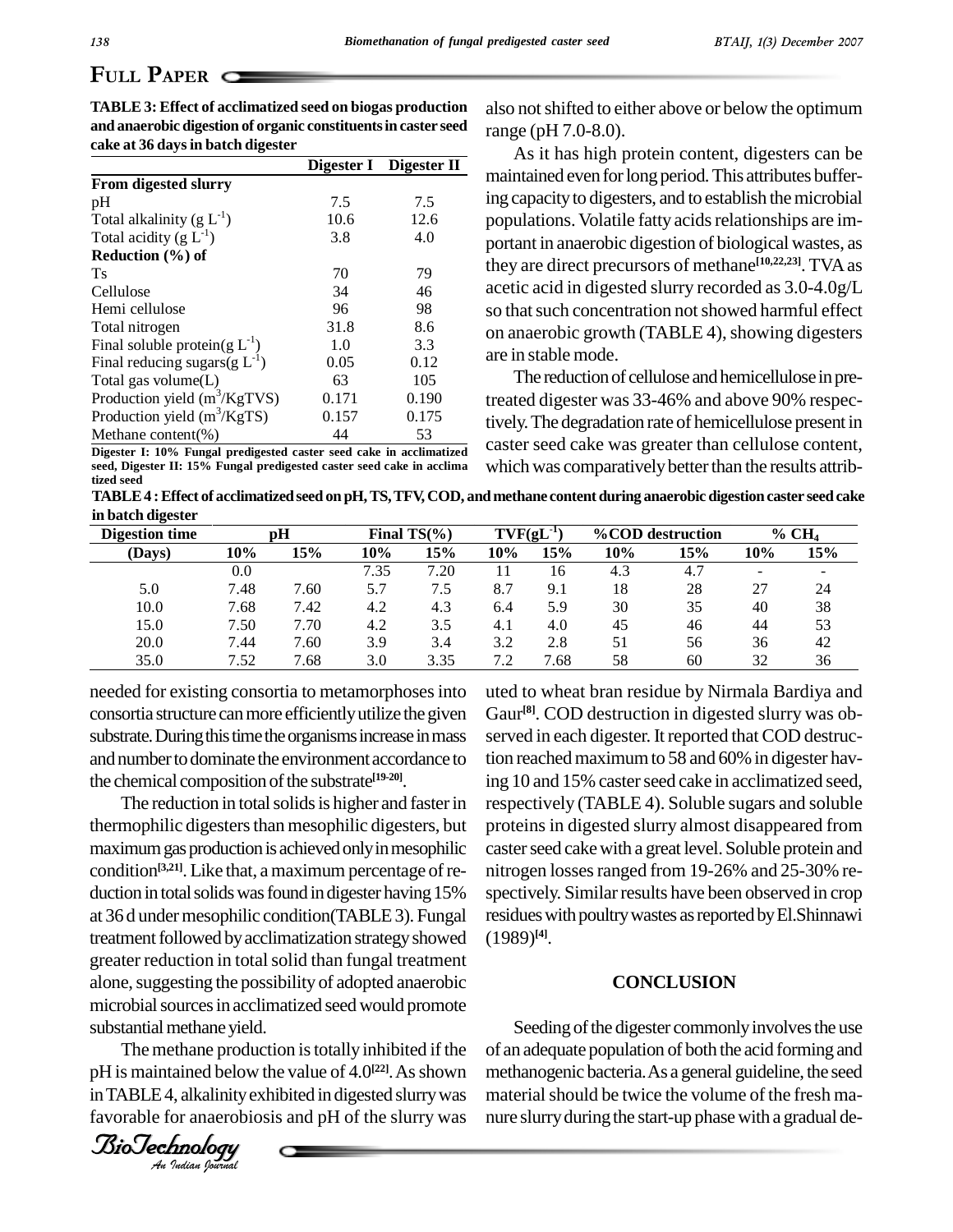## **P**APER **ACKNOWLEDGMENTS**

crease in addition over a 3 week periods **[19-20]**. The ac climatized seed supposed to contain more amounts of water-soluble matters include sugars, amino acids and free fattyacids. Since acclimatization was carried out with same feed material, it may highly possible to have anaerobic microorganisms that are being adopted in the new environment. Acclimatized seed with caster seed cake showed a significant biogas volume(105L) with 53% methane, but seed alone produced only 280 ml of cumulative gas, itsuggesting acclimatized seed was served as a major microbial source. Accumulation of [1] volatile fatty acids in digesters with attempt of fungal pretreatment followed by acclimatized seed is milder<br>than fungal treatment alone. These results pillar the conthan fungal treatment alone. These results pillar the concept that acclimatized seed willfoster a stable digester processing regime. Fungal pretreatment is somewhat less important than acclimatized seed treated caster seed cake in reference to biogas yield. The reduced retention time, theoretically calculated detention time [3] and high methane content are achieved due to water soluble matters digested initially causing a sharp decline in TS upholds the view.

Microbial pretreatment could not improve the biogas yield. The nutrients are utilized for biomass or dissipated [5] as carbon dioxide as an end product. This may be attrib-<br>uted by decreasing the retention time just sufficient for  $[6]$ uted by decreasing the retention time just sufficient for induction andrelease of hydrolytic enzymes and baring the feed stock utilization during pretreatment. Thus, microorganisms maymonitorthe level of productsin the environment and are able to regulate synthesis of the enzyme accordingly the external macromolecule is hydrolyzed and catabolized in the most efficient manner. Enzyme will probably play a key role in the introduction of environmental friendly processes that form cleaner product in much milder, efficient and economical way traditional chemical pretreatment process based on large (Eds.); 'Biotechnology for Environmental Management', ABD Publishers, Jaipur, 39-74, (2004). amounts of toxious solvents, acids, alkali or other corrosive agents. Overall, we conclude that acclimatization followed by microbial pretreatment is the one of the important strategies by which the efficiency of methane gen-<br>[12] E.Anson; 'Standard methods for the examination eration aswell as bioconversion of organic constituents present in caster seed cake can be improved. Thus, it could also be reduced the environmental crises caused by using chemical pretreatment during solid wastes recycling processes. Apart from this, it is easily available and quite cheap, thusit can be considered as an alternative feed stock for biogas production.

### The first two authors are grateful to Vice-Chancellor and Registrar of Gujarat vidyapith, Ahmedabad for official permission to carryout thisinvestigation. Uni versityGrantsCommission isduly acknowledged for financial support.

#### **REFERENCES**

- **REFERENCES**<br>Pradeep Chaturvedi; 'Bio-energy Resources-Plan-Pradeep Chaturvedi; 'Bio-energy Resources-l<br>ning, Production and Utilization', 1stEd., Cor ning, Production and Utilization', 1<sup>st</sup>Ed., Concept<br>Publishing Company; New Delhi, (**1995**).<br>Krishna Nand; 'Biomethanation from agro-indus-Publishing Company; New Delhi, **(1995)**. **[2]**
- Krishna Nand; 'Biomethanation from agro-industrial and food processing wastes', 1349-1372, in V.K.Joshi,A.Pandey (Eds.); <sup>ë</sup>Biotechnology: Food Fermentation (Microbiology, Biochemistry and Technology)', Educational Publishers and Distributors, New Delhi, 2, **(1999)**. **[3]**
- V.Chandrasekhar, B.Nagamani, N.Kannan, K. Ramasamy K; Ecol.Environ.Conser., **6(3)**, 323  $(2000)$ .
- M.M.El.Shinnawi,B.S.El.Tahawi, M.El.Houssleni, S.F.Soheir; MIRCEN J., **5**, 475 **(1989)**. **[5]**
- J.M.Savoie, S.Libmond;World J.Microbiol.Biotech nol., **10**, 313 **(1997)**. **[6]**
- S.Sumitra Devi, Krishnanand; J.Microbiol.Biotech nol., **4(2)**, 110 **(1990)**. **[7]**
- H.R.Srilatha, Krishnanand, K.Sudhakar Babu, K. Madhukara; ProcessinBiochem., **30(4)**, 327 **(1995)**. **[8]**
- B.Nirmala, C.Kalpana; Indian J.Microbiol., **38**, 25 **(1998)**. **[9]**
- A.Amuthussalem, M.N.Abubacker; Asian J. 19] A.Amuthussalem, M.N.Abubacker; Asian J.<br>Microbiol.Biotechnol.Environ.Sci., 1(12), 93 (1999).
- [10] P.Chellapandi; Enzymes and microbiological pretreatments of oil industry wastes for biogas pro duction in batch digesters, in G.R.Pathade, P.K.Goel treatments of oil industry wastes for biogas pro-<br>duction in batch digesters, in G.R.Pathade, P.K.Goel<br>(Eds.); 'Biotechnology for Environmental Manageduction in batch digesters, in G.R.Pathade, P.K.Goel (Eds.); 'Biotechnology for Environmental Management', ABD Publishers, Jaipur, 39-74, (2004).
- Fials, Ph.D.Thesis, IARI; New Delhi,  $(1954)$ . [11] V.P.Mishra; Production of combustible gas and manure from bullock dung and other organic mate-<br>rials, Ph.D.Thesis, IARI; New Delhi, (**1954**).<br>E.Anson; 'Standard methods for the examination
- Health Association; New York, (1989). rials, Ph.D.Thesis, IARI; New Delhi, (1954).<br>E.Anson; 'Standard methods for the examination<br>of water and wastewater', 17<sup>th</sup> Ed. American Public<br>Health Association; New York, (1989).<br>R.K.Trivedi, P.K.Goel; 'Chemical and Bi
- [13] R.K.Trivedi, P.K.Goel; 'Chemical and Biological methods for water pollution studies', 3<sup>rd</sup> Ed. Environmental Publication; Karad, (1986).
- D.M.Updegraff; Analyt.Chem., **32**, 420 **(1969)**.

*Indian Journal*